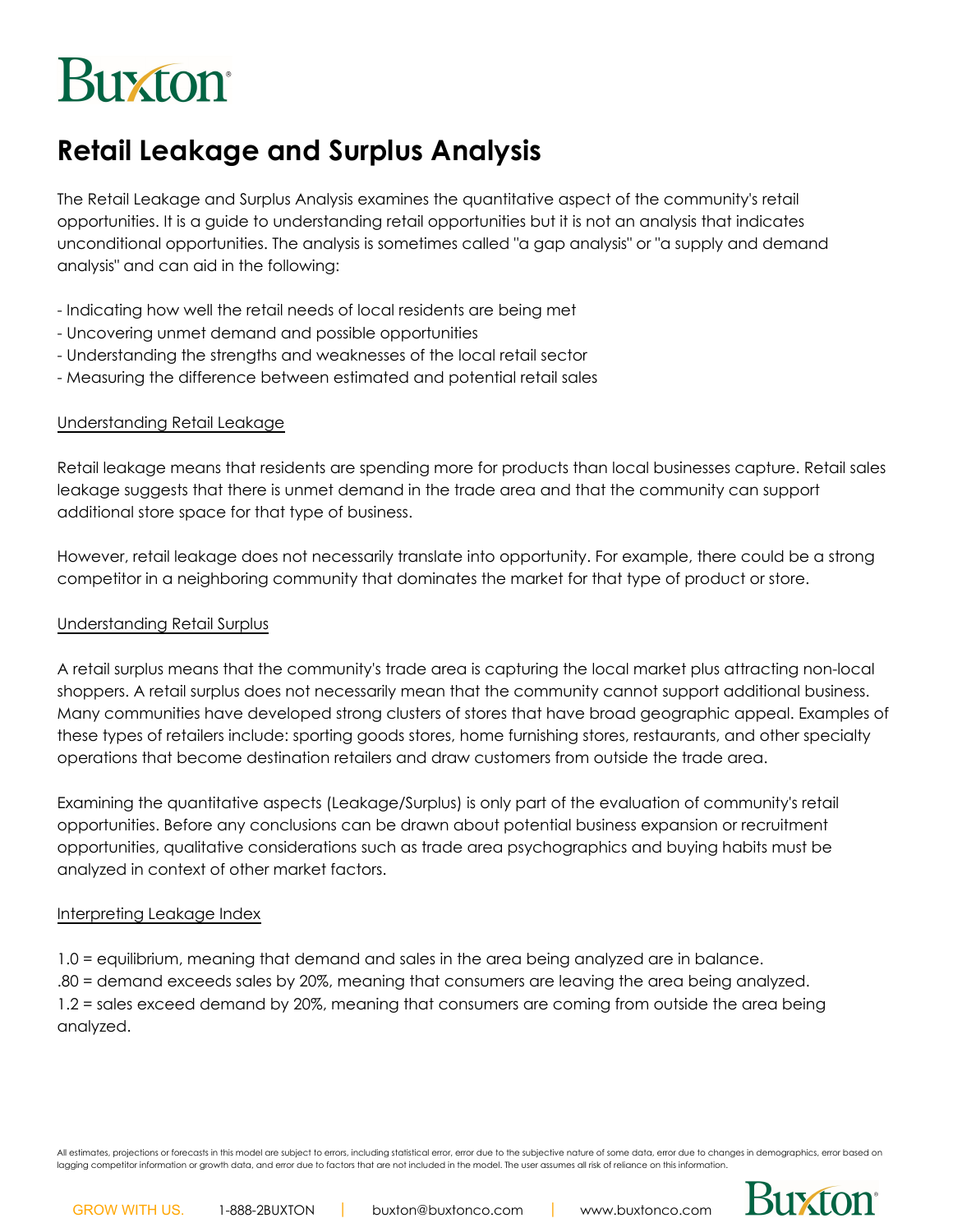#### Leakage/Surplus Index by Major Store Type

The quantitative comparison of retail leakage and surplus in the twelve major store types shown in the chart and table below provides an initial measure of market opportunities. Combining this analysis with the knowledge of the local retail situation will take the process of identifying retail possibilities one step further.

Figure 1 provides the leakage/surplus indices and following is the sales potential and estimated sales for major store types.

#### Figure 1. Leakage/Surplus Index and Estimated and Potential Sales by Major Store Types



| Store Type                                             | Potential  | <b>Estimated Sales</b> | Surplus/Leakage |
|--------------------------------------------------------|------------|------------------------|-----------------|
| Motor Vehicle Parts & Dealers                          | 11,858,550 | ,910,184               | 0.2             |
| Furniture & Home Furnishing Stores                     | 1,441,382  | 91.201                 | 0.1             |
| Electronics & Appliance Stores                         | 1,174,384  | 176,111                | 0.1             |
| <b>Building Material, Garden Equip. &amp; Supplies</b> | 4,752,650  | 431,212                | 0.1             |
| Food & Beverage Stores                                 | 8,952,664  | 268,013                | 0.0             |
| <b>Health &amp; Personal Care Stores</b>               | 3,569,057  | 648.265                | 0.2             |
| Clothing & Clothing Accessories Stores                 | 3,390,522  | $\Omega$               | 0.0             |
| Sporting Goods, Hobby, Book, & Music Stores            | 1,094,923  | 110,516                | 0.1             |
| <b>General Merchandise Stores</b>                      | 8,429,054  | 959.933                | 0.1             |
| Miscellaneous Store Retailers                          | 1,442,853  | 96.279                 | 0.1             |
| Foodservice & Drinking Places                          | 7,323,868  | 4,240,093              | 0.6             |
| Total                                                  | 53,429,907 | 8,931,808              | 0.2             |

All estimates, projections or forecasts in this model are subject to errors, including statistical error, error due to the subjective nature of some data, error due to changes in demographics, error based on lagging competitor information or growth data, and error due to factors that are not included in the model. The user assumes all risk of reliance on this information



Buxton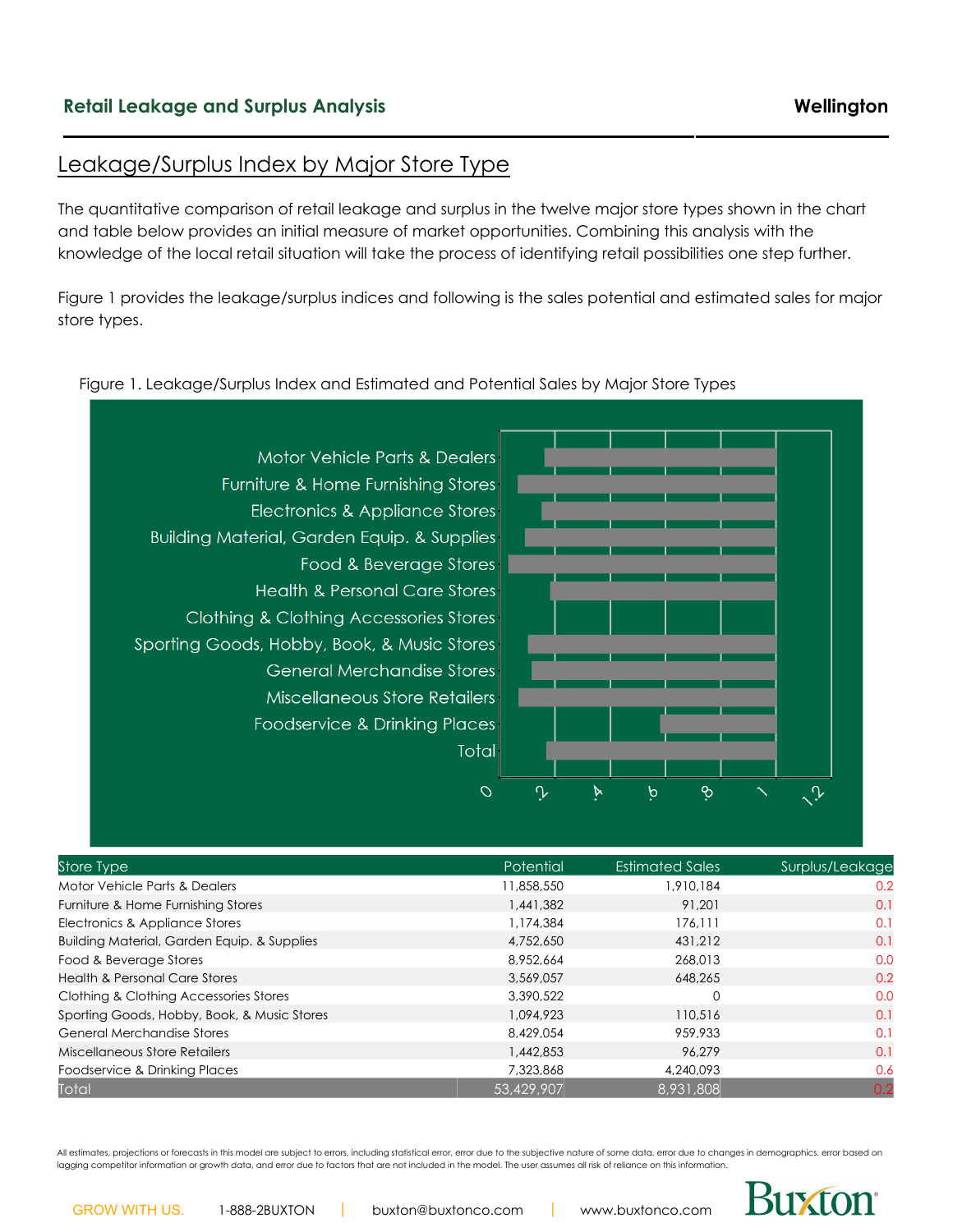### Sub-Categories of Motor Vehicle Parts & Dealers



| Store Type                                   | Potential | <b>Estimated Sales</b> | Surplus/Leakage |
|----------------------------------------------|-----------|------------------------|-----------------|
| Automotive Dealers                           | 9.984.945 |                        | 0.0             |
| Other Motor Vehicle Dealers                  | 846,573   |                        | 0.0             |
| Automotive Parts, Accessories, & Tire Stores | 1.027.032 | 1.910.184              | 1.9             |
| Total Motor Vehicle Parts & Dealers          | 1,858,550 | 1,910,184              |                 |

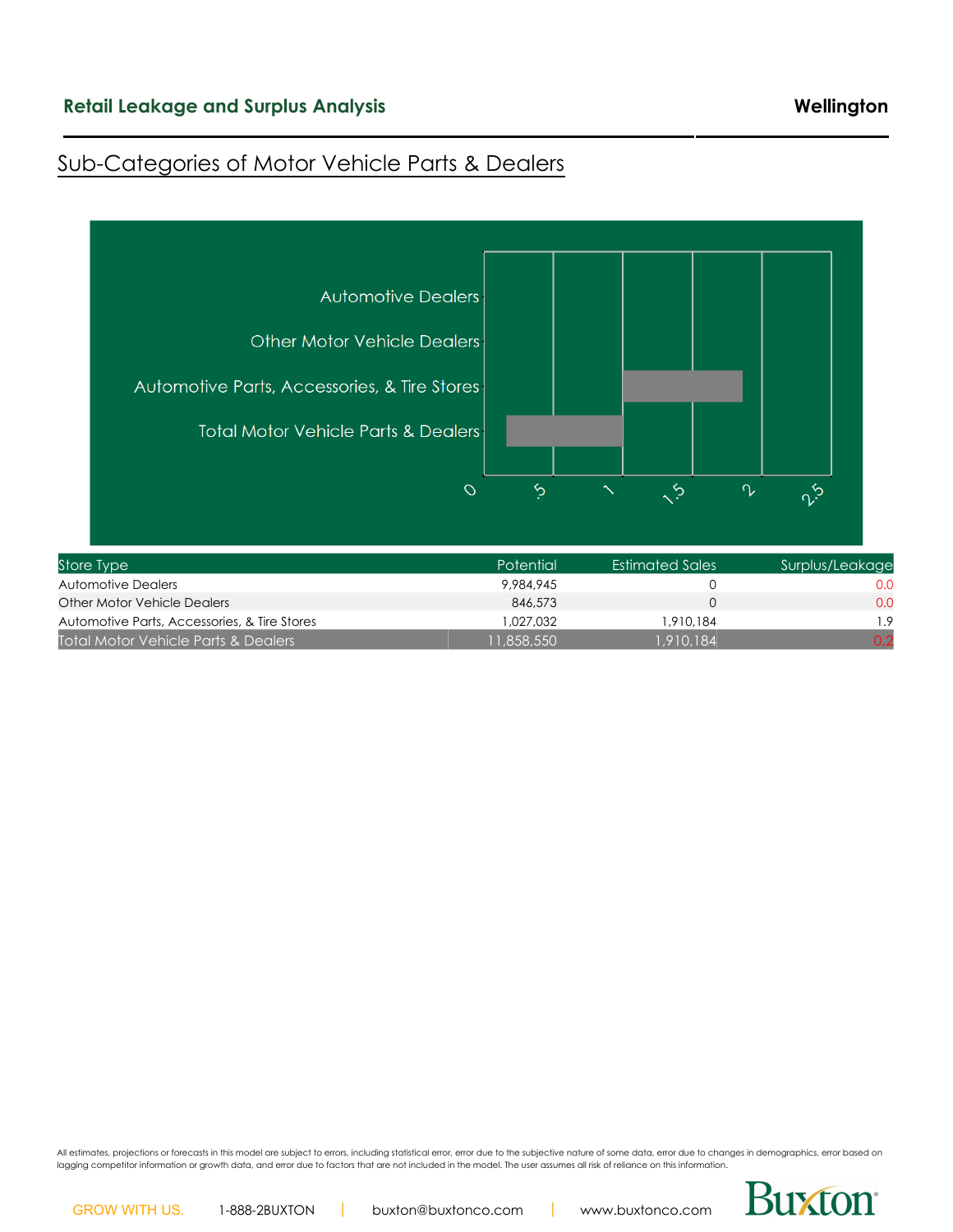### Sub-Categories of Furniture & Home Furnishing Stores



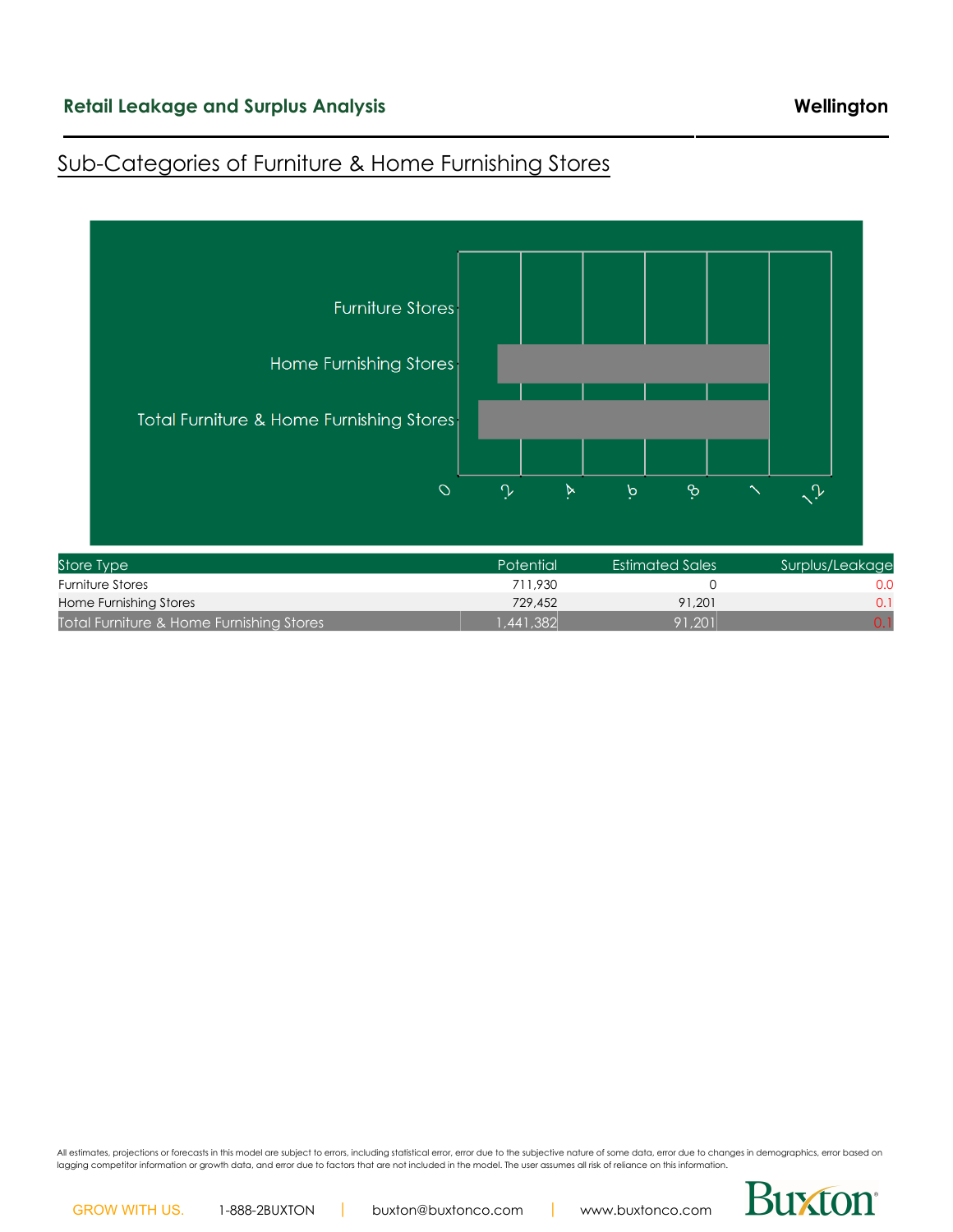### Sub-Categories of Electronics & Appliance Stores

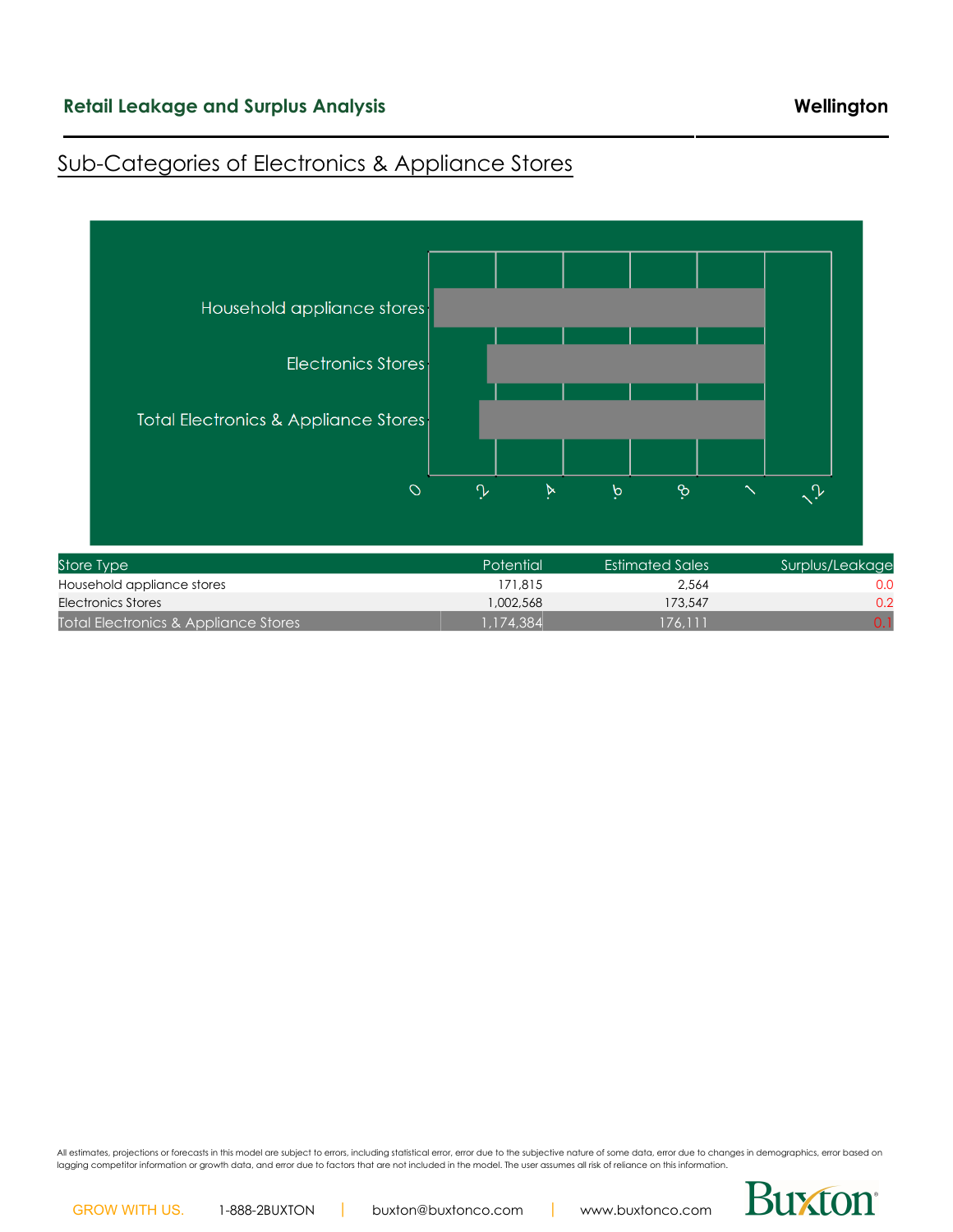### Sub-Categories of Building Material, Garden Equip. & Supplies



| Store Type                                        | <b>Potential</b> | <b>Estimated Sales</b> | Surplus/Leakage |
|---------------------------------------------------|------------------|------------------------|-----------------|
| <b>Home Centers</b>                               | 2.270.903        | 0                      | 0.0             |
| Paint and Wallpaper Stores                        | 177.975          | $\Omega$               | 0.0             |
| <b>Hardware Stores</b>                            | 308,798          | 63,544                 | 0.2             |
| <b>Other Building Material Dealers</b>            | 1,349,917        | 40.955                 | 0.0             |
| <b>Outdoor Power Equipment Stores</b>             | 99,700           | 0                      | 0.0             |
| Nursery, Garden Center, & Farm Supply Stores      | 545,358          | 326,713                | 0.6             |
| Total Building Material, Garden Equip. & Supplies | 4.752.650        | 431,212                | 0.1             |

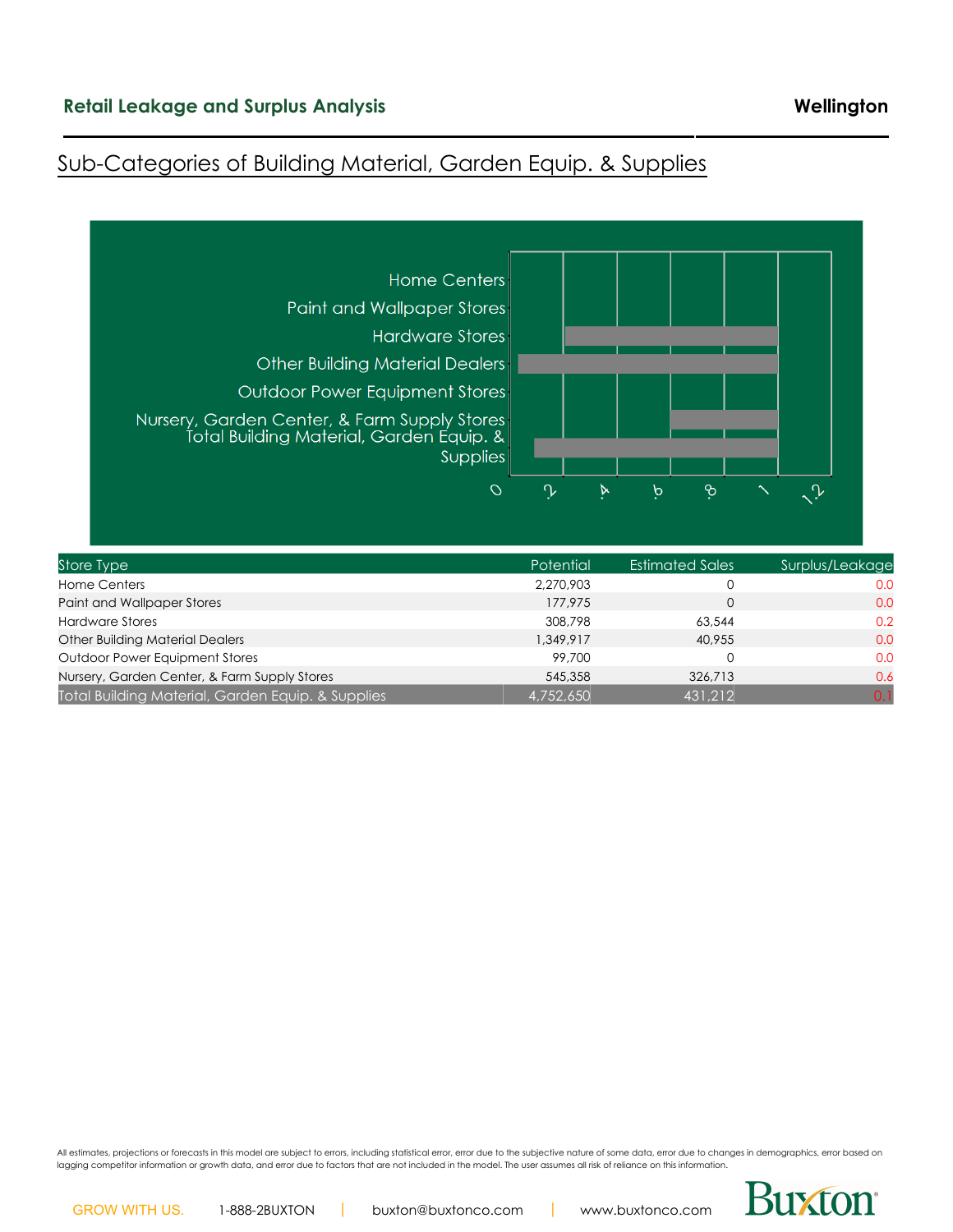### Sub-Categories of Food & Beverage Stores



| <b>JIUIG IYNG</b>                                          | LUIGHIUI. | LJIII IUITU JUITJ | <b>POLITION LEARANC</b> |
|------------------------------------------------------------|-----------|-------------------|-------------------------|
| Supermarkets and Other Grocery (except Convenience) Stores | 7,603,572 | 12.980            | 0.0                     |
| Convenience Stores                                         | 343,989   | 106,319           | 0.3                     |
| Specialty Food Stores                                      | 297.023   | 834               | 0.0                     |
| Beer, Wine, & Liquor Stores                                | 708,080   | 147.880           | 0.2                     |
| Total Food & Beverage Stores                               | 8.952.664 | 268,013           |                         |

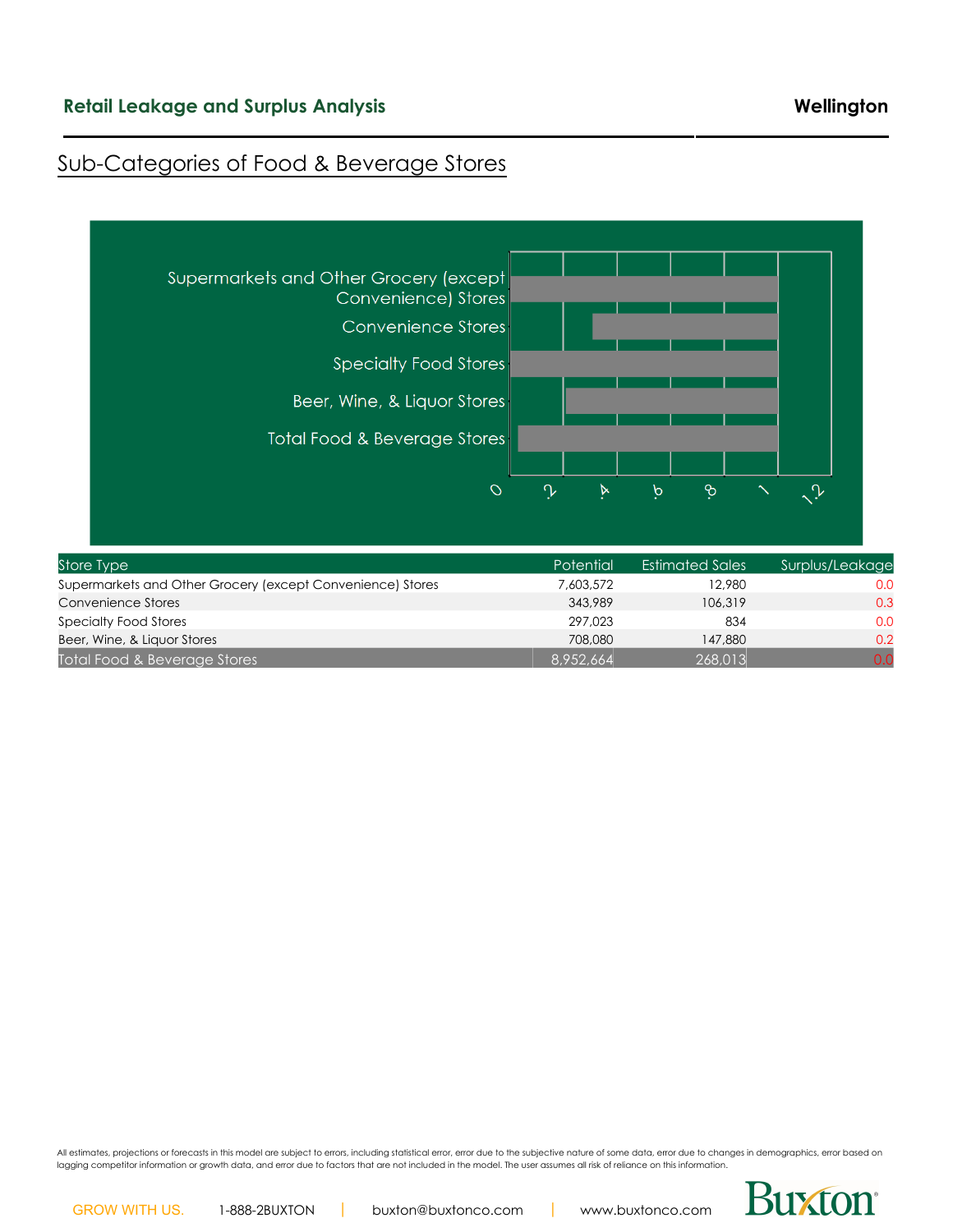### Sub-Categories of Health & Personal Care Stores



| Store Type                                    | Potential | <b>Estimated Sales</b> | Surplus/Leakage |
|-----------------------------------------------|-----------|------------------------|-----------------|
| Pharmacies and Drug Stores                    | 2.920.310 | 569,476                | 0.2             |
| Cosmetics, Beauty Supplies and Perfume Stores | 219,892   |                        | 0.0             |
| <b>Optical Goods Stores</b>                   | 174,815   |                        | 0.0             |
| Other Health and Personal Care Stores         | 254.041   | 78.789                 | 0.3             |
| Total Health & Personal Care Stores           | 3.569.057 | 648,265                | 0.2             |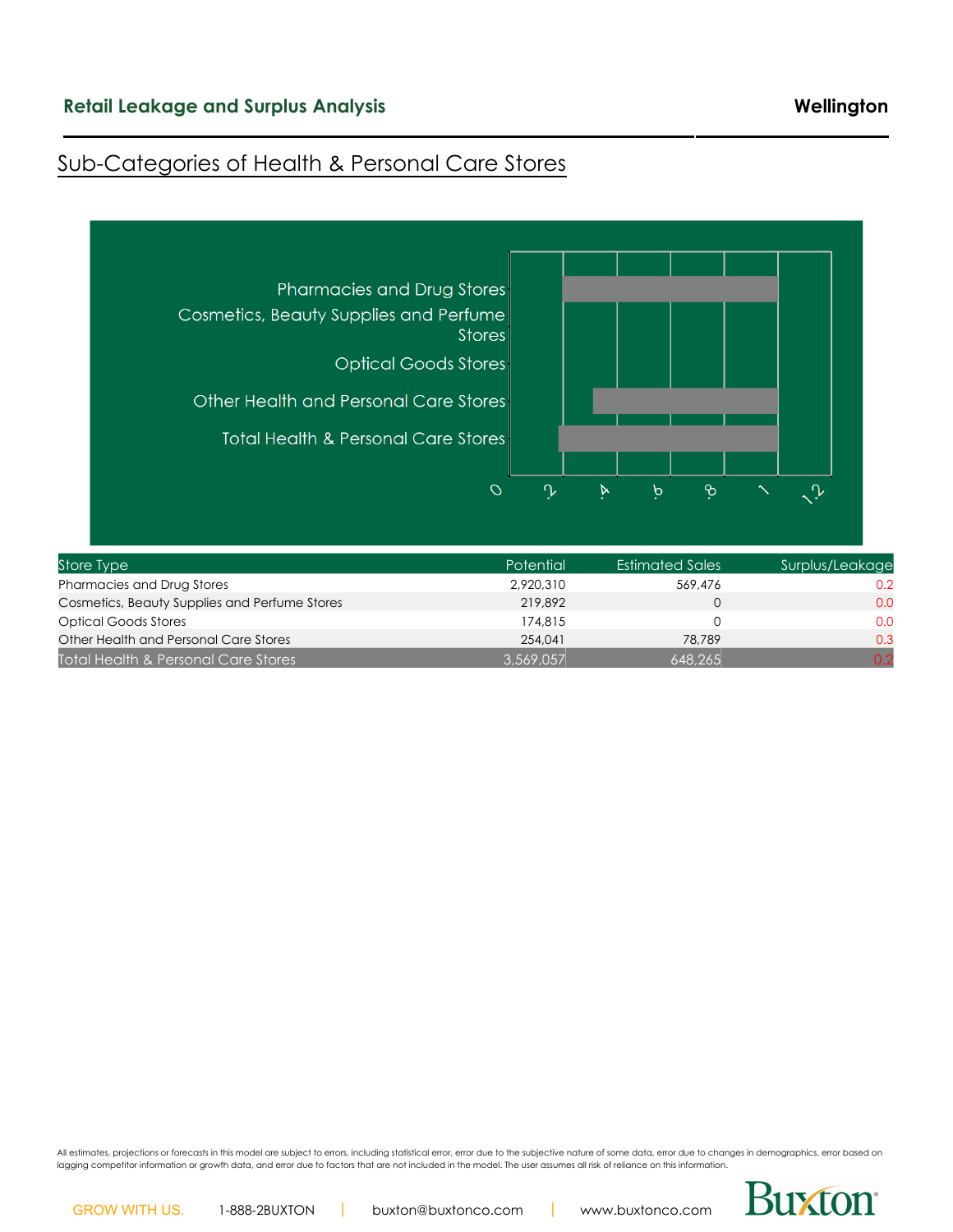#### **Retail Leakage and Surplus Analysis Wellington**

#### Sub-Categories of Clothing & Clothing Accessories Stores



| Store Type                                   | <b>Potential</b> | <b>Estimated Sales</b> | Surplus/Leakage |
|----------------------------------------------|------------------|------------------------|-----------------|
| Mens Clothing Stores                         | 119,626          |                        | 0.0             |
| Womens Clothing Stores                       | 489,094          | 0                      | 0.0             |
| Childrens and Infants Clothing Stores        | 176.943          |                        | 0.0             |
| <b>Family Clothing Stores</b>                | 1,333,747        | 0                      | 0.0             |
| <b>Clothing Accessories Stores</b>           | 135,843          |                        | 0.0             |
| <b>Other Clothing Stores</b>                 | 181.023          | 0                      | 0.0             |
| Shoe Stores                                  | 499.614          |                        | 0.0             |
| <b>Jewelry Stores</b>                        | 419,281          | $\Omega$               | 0.0             |
| Luggage & Leather Goods Stores               | 35,351           |                        | 0.0             |
| Total Clothing & Clothing Accessories Stores | 3,390,522        |                        | 0.0             |

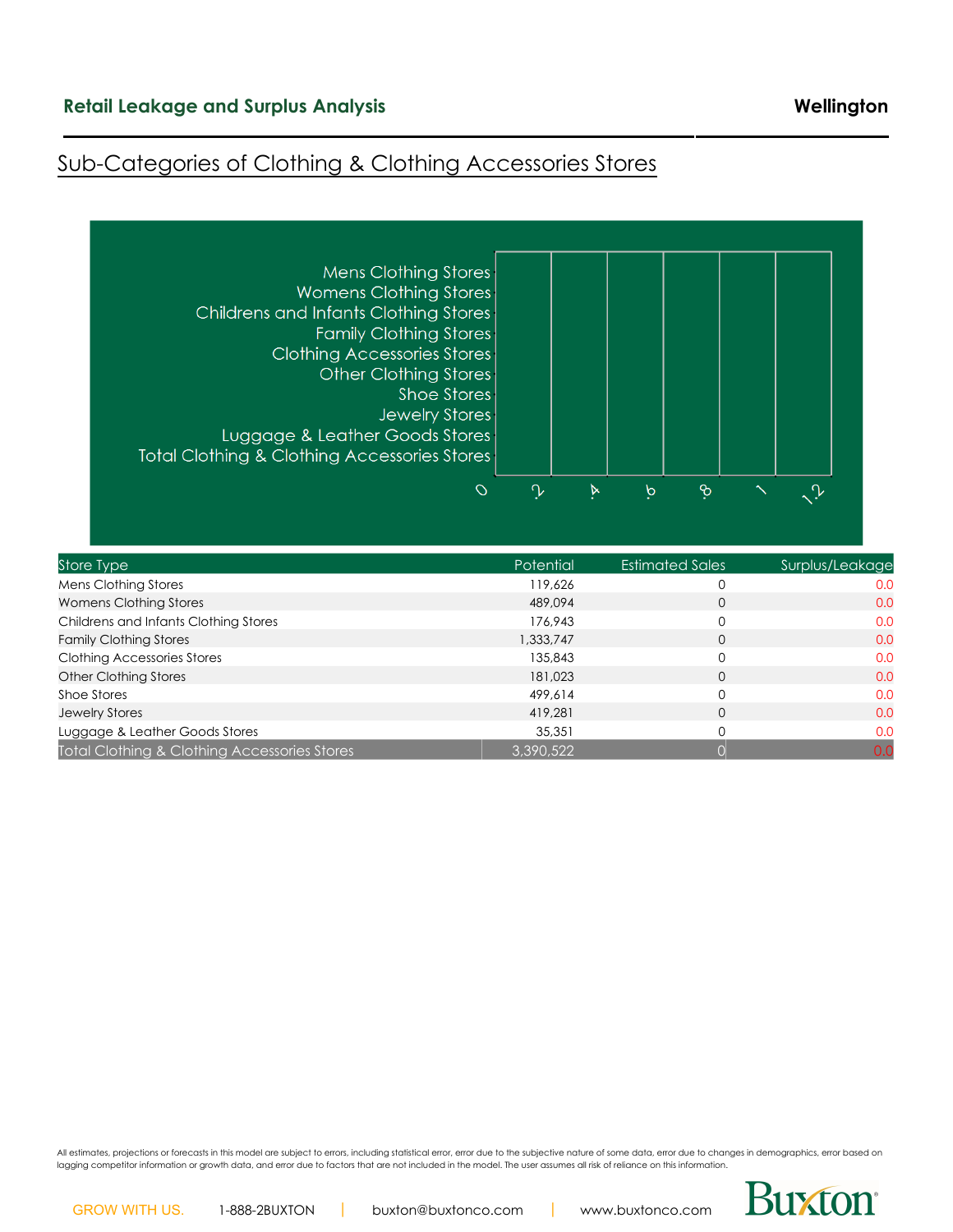# Sub-Categories of Sporting Goods, Hobby, Book, & Music Stores



| Store Type                                        | <b>Potential</b> | <b>Estimated Sales</b> | Surplus/Leakage |
|---------------------------------------------------|------------------|------------------------|-----------------|
| <b>Sporting Goods Stores</b>                      | 562,272          |                        | 0.0             |
| Hobby, Toy, and Game Stores                       | 233,164          | 146                    | 0.0             |
| Sewing, Needlework, and Piece Goods Stores        | 51,665           | 110.370                | 2.1             |
| Musical Instrument and Supplies Stores            | 55,759           |                        | 0.0             |
| <b>Book Stores</b>                                | 150.895          |                        | 0.0             |
| News Dealers and Newsstands                       | 41.168           |                        | 0.0             |
| Total Sporting Goods, Hobby, Book, & Music Stores | 1.094.923        | 110,516                | 0.1             |

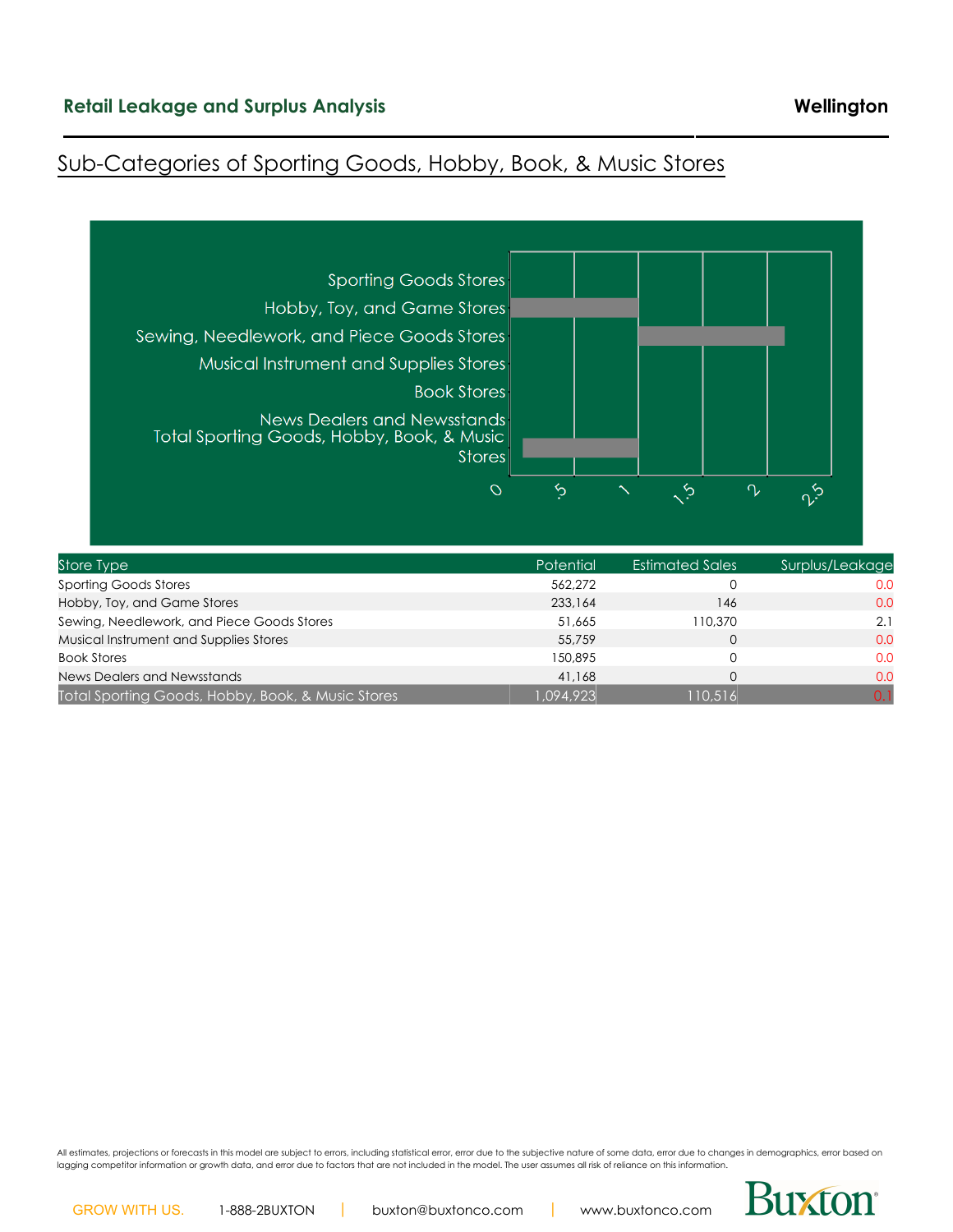### Sub-Categories of General Merchandise Stores



All estimates, projections or forecasts in this model are subject to errors, including statistical error, error due to the subjective nature of some data, error due to changes in demographics, error based on lagging competitor information or growth data, and error due to factors that are not included in the model. The user assumes all risk of reliance on this information.



Total General Merchandise Stores 8,429,054 8,429,054 959,933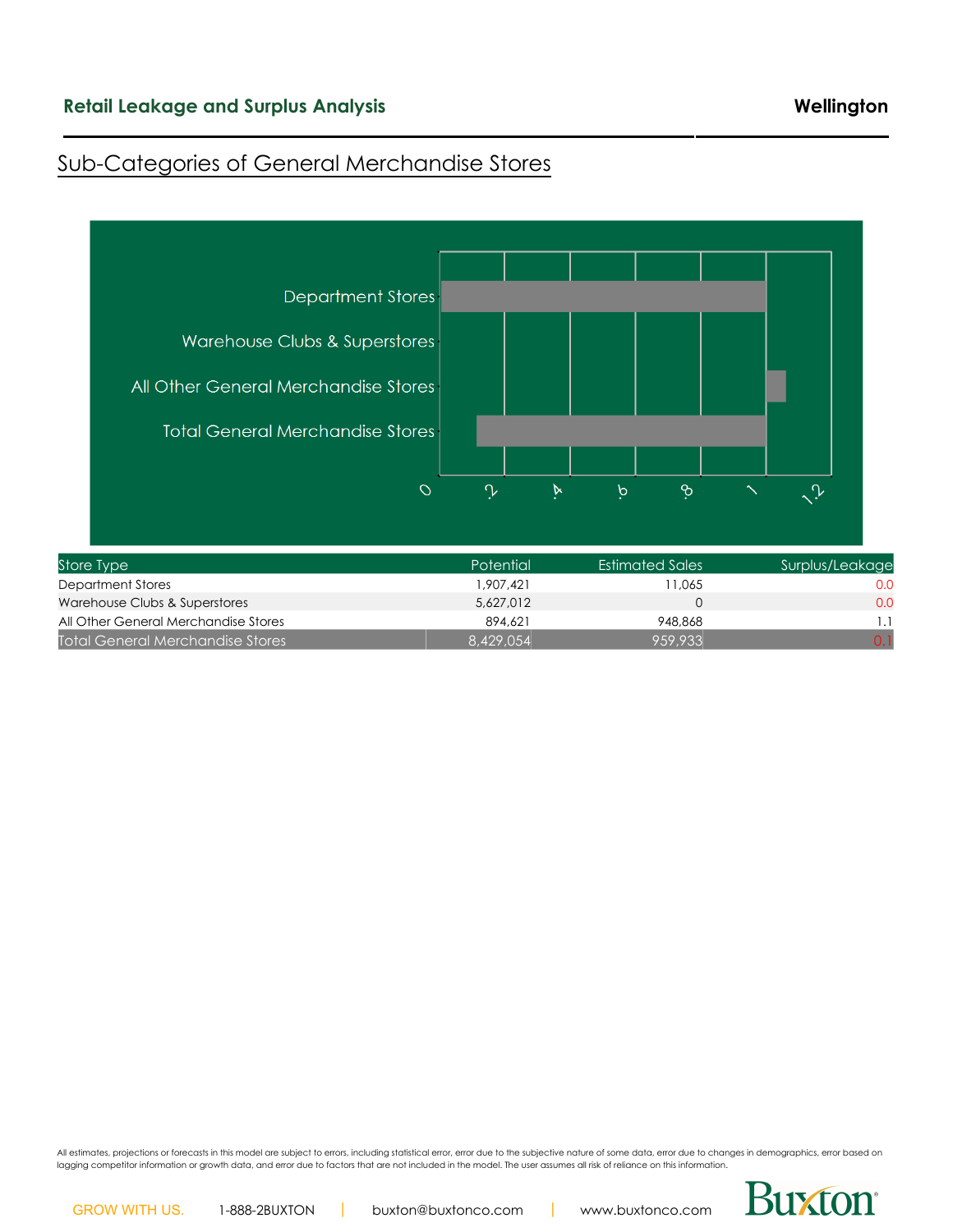# Sub-Categories of Miscellaneous Store Retailers



| Store Type                                 | <b>Potential</b> | Estimated Sales | Surplus/Leakage |
|--------------------------------------------|------------------|-----------------|-----------------|
| <b>Florists</b>                            | 83,008           | 16,400          | 0.2             |
| Office Supplies and Stationery Stores      | 151.591          |                 | 0.0             |
| Gift, Novelty, and Souvenir Stores         | 190.565          |                 | 0.0             |
| Used Merchandise Stores                    | 227,562          | 65,915          | 0.3             |
| <b>Other Miscellaneous Store Retailers</b> | 790.127          | 13.964          | 0.0             |
| <b>Total Miscellaneous Store Retailers</b> | 1,442,853        | 96.279          |                 |

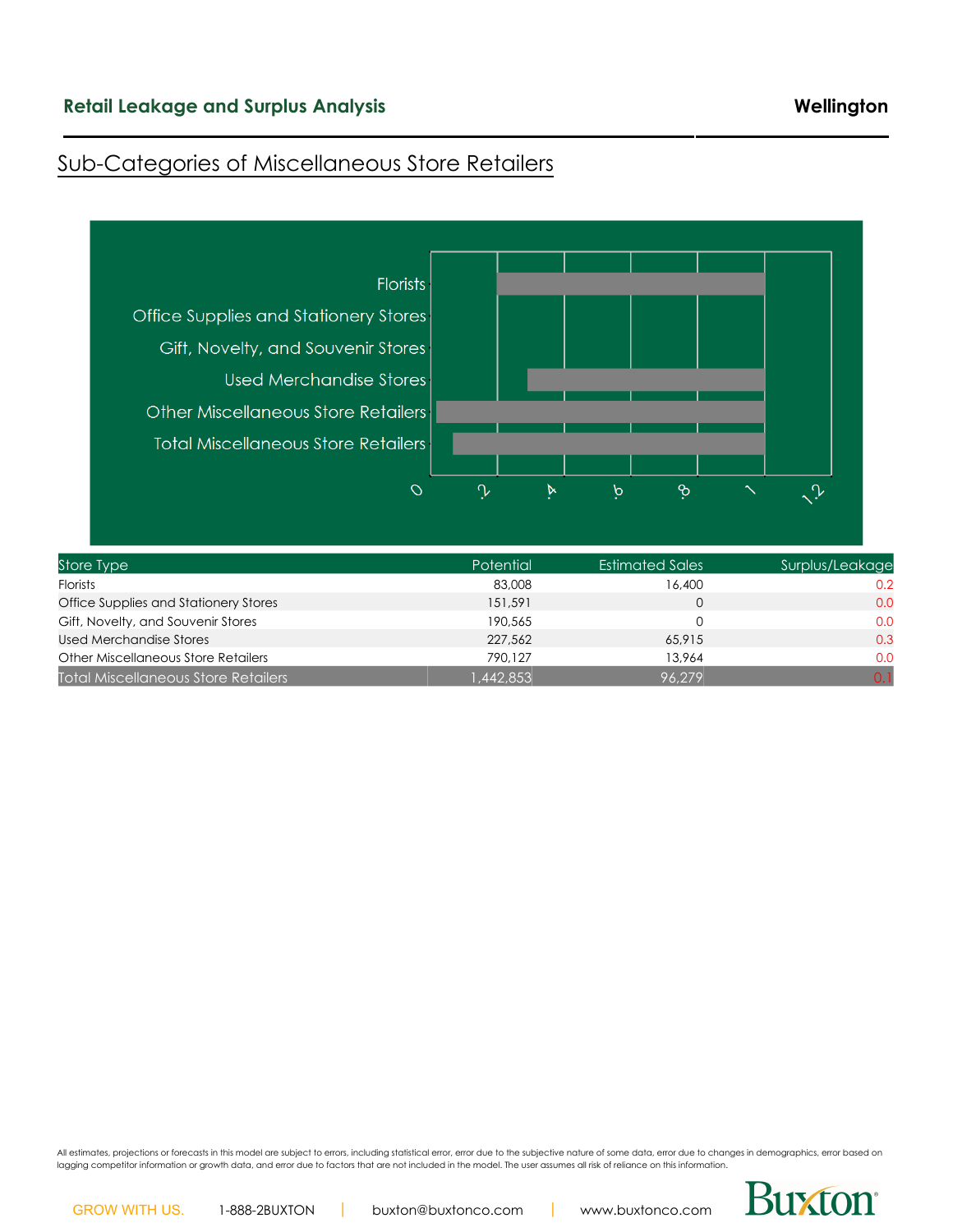# Sub-Categories of Foodservice & Drinking Places



| store Ivpe                            | <b>Potential</b> | Estimated Sales | Surplus/Leakage |
|---------------------------------------|------------------|-----------------|-----------------|
| Special Food Services                 | 694.732          |                 |                 |
| Drinking Places (Alcoholic Beverages) | 334,073          |                 | 0.0             |
| Restaurants and Other Eating Places   | 6.295.063        | 4.240.093       | 0.7             |
| Total Foodservice & Drinking Places   | 7.323.868        | 4.240.093       | 0.6             |